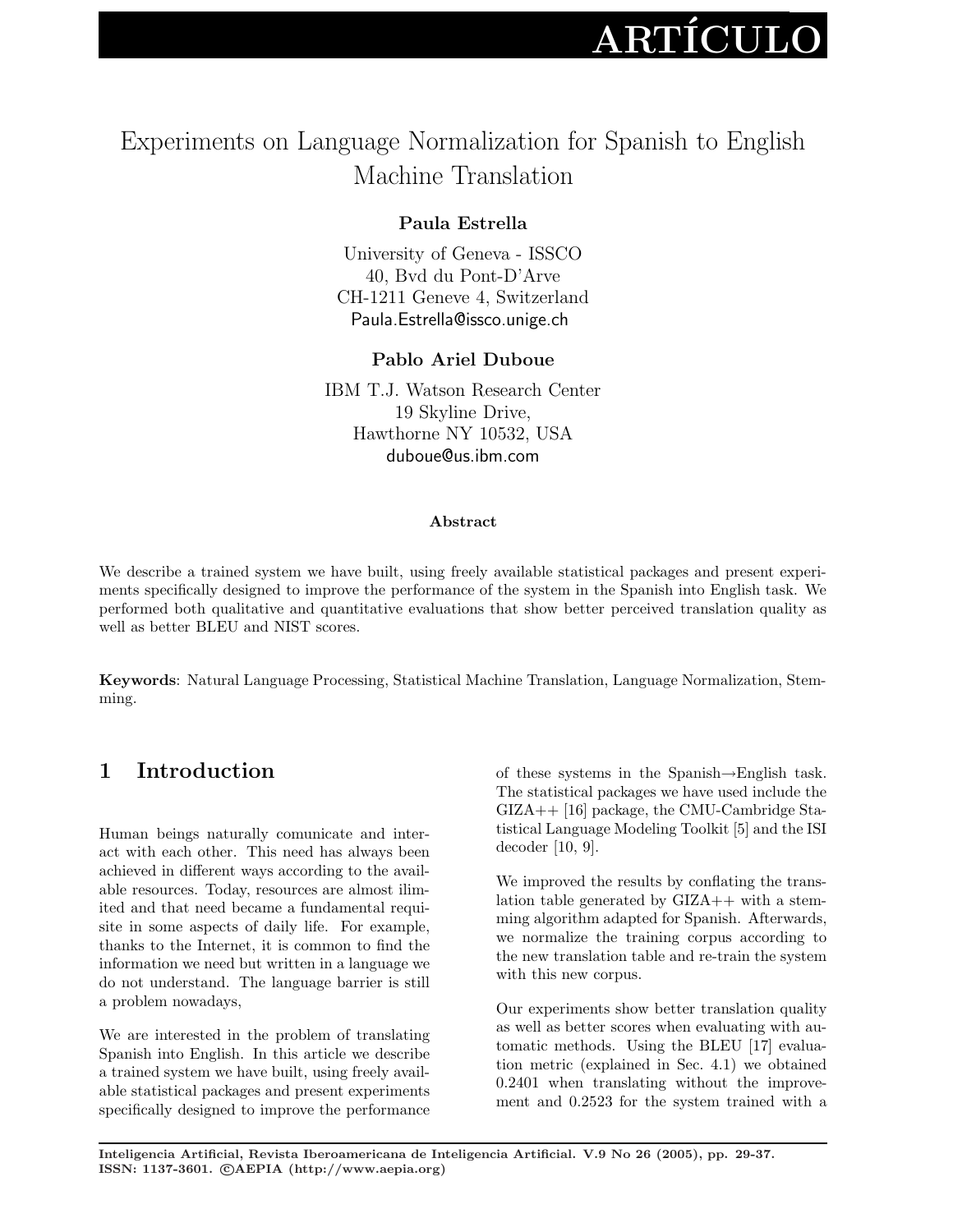normalized corpus. The NIST [6] metric (explained in Sec. 4.2) scored 5.1873 for the system without the improvement and 5.4067 for the improved system. We also performed a qualitative evaluation with human judges which preferred our system better or comparable to the existing system more than 72% of the time.

In Sec. 1.1, we briefly explain differences between Spanish and English and how they affect a translation system. We also mention related work on Spanish morphology and stemming. In Sec. 2, we expose the basics of Statistical Machine Translation and we relate it to the tools used in this work. Sec. 3 contains the details of our proposed technique and Sec. 4 explains our experiments measuring the impact of our proposed modification. In Sec. 5, we conclude by explaining the advantages and drawbacks of our technique and proposing further work.

#### 1.1 The Problem

We work in Spanish to English translation for a number of reasons. First, this research has taken place in a Spanish speaking country, and therefore it poses regional impact. And second, Spanish is the third most spoken language in the world and has a level of similary to English close enough to be appealing for Statistical Machine Translation (SMT).

The Spanish language is very rich and has a complex grammar. It has a number of articles (demostrative, determinative, etc.) which, toghether with nouns and adjectives, suffer modifications depending on gender (female and male) and number (singular or plural). Conjugations in Spanish are more difficult than in English: three kinds of conjugations are distinguished, depending on the ending of the infinite verb  $(-ar, -er, -ir)$ , there are eight verb times and six modes. Verbs also suffer modifications such as person and number, among others. Finally, as with any language, it has a large number of exceptions.

These situations are illustrated in the following examples:

Example: Article, verb and noun agreement

|         | Singular: La cocina es pequeña. |
|---------|---------------------------------|
|         | The kitchen is small.           |
| Plural: | Las cocinas son pequeñas.       |
|         | The kitchens are small.         |
|         |                                 |

Example: Pronoun, verb agreement

|         | Singular: Ella comió una manzana. |
|---------|-----------------------------------|
|         | She ate an apple.                 |
| Plural: | Ellas comían una manzana.         |
|         | They ate an apple.                |

These morphological changes make it harder to obtain an accurate translation, because the system should have plenty of evidence in the form of Spanish words (e.g., conjugations of the same verb) that translate into the same English word.

Instead of giving the machine translation system a huge amount of training data to solve this problem, we can improve the statistical evidence by means of normalizing the lexical differences between the two languages. Smarter algorithms has been shown to outperform large quantities of training material [13].

As shown in the previous examples, most of the changes in word morphology occur in the form of suffixes, so the stem of a word remains unchanged in most cases (with the exception of irregular verbs whose stem may also suffer changes). Therefore, our approach to neutralize these changes is to use a stemmer for the Spanish language and map groups of words with the same stem into one token.

Example:Word stemming

Consider the following words: acordada acordado acordadas acordados

These words have a common stem that is acord-, so the system has to learn that they map into the word agreed, thus the four cases are reduced to one.

But not every word with the same stem should belong to one group (because we could lose important evidence for the learner).

Example: Stemming drawback

The following words have the same stem (*acept*-):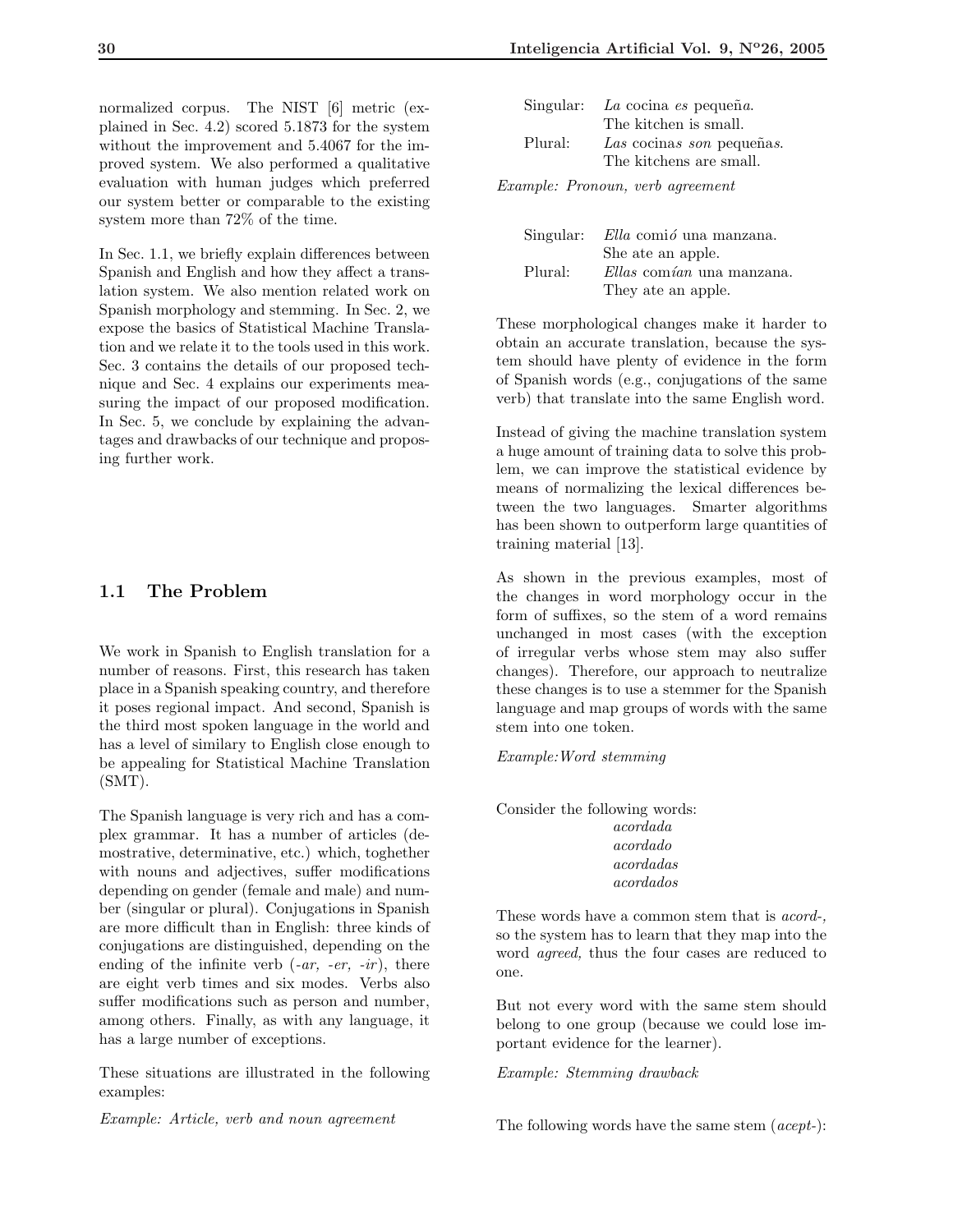acept´o aceptablemente aceptable aceptamos aceptando

Suppose we group them together and the system learns these words translate into acceptable. Then, we might translate a verb (e.g., *aceptamos*, English accept) into an adjective (aceptable, English acceptable), thus losing accuracy.

The above examples show that stemming helps neutralizing differences among languages but it has the drawback of being too restrictive to our purpose.

#### 1.2 Related Work

An overview of the importance of morphology in MT is given in [11] along with the related problems introduced by morphology; it also explains different techniques used in MT and compares some techniques used to solve these problems. Although Hui [11] exposes why stemming should work in SMT, he does not show empirical evidence or experiments that support his theory.

Spanish morphology is analysed and explained in Tzoukermann and Liberman [20], while presenting a system that generates and analyses inflectional and morphological forms with simple data structures, such as automata. We surveyed a range of recent publications (e.g.[2, 3]) and found that they work with the implicit assumption that large number of sentence pairs will make up for lack of stemming (a belief supported by IR experiments).

There are rather few works including stemming in SMT; stemming is widely used in Information Retrieval (IR). Fuller and Zobel [7] compare several stemming algorithms applied to IR and experiments show that the Porter Stemmer is very accurate for finding possibe conflations of a word.

## 2 Statistical Machine Translation

The statistical tool we use is  $\text{GIZA++}^1$  [1], that employs the noisy channel model. In noisy channel parlance, our source language is English and the target language is Spanish. This may seem a little confusing but in the noisy channel model we try to find out what was sent through the channel in order to understand what we received (in this case we want to find the sentence that produced a given translation). We can think of Statististical Machine Translation (SMT) in terms of programms that take as input sentence pairs  $(s, e)$ and outputs the conditional probability  $P(e|s)$ , interpreting it as "*e is the best translation for s*"; it thus looks for the English sentence e that maximizes  $P(e|s)$ , often written as

$$
\underset{e}{argmax} P(e|s) \tag{1}
$$

The probabilities are obtained with the Bayes' rule:

$$
P(e|s) = \frac{P(e)P(s|e)}{P(s)}\tag{2}
$$

A program that assigns a probability  $P(l)$  to each sentence  $l$  in a given language, is called a *language* model. <sup>2</sup> In our case,  $P(e)$  is the source language model,  $P(s)$  is the target language model and  $P(s|e)$  is the translation model.  $P(s)$  does not depend on e, so the problem is reduced to find the e that maximizes  $P(e)P(e|s)$ .

The source language model is the basic probability asigned to a sentence and is computed using the text corpus we input to the system.

Example: Language model generation

For the input corpus:

- 1. The film was boring but the actors were fantastic.
- 2. I like mexican food.
- 3. It all started about 300 years ago.
- 4. I like mexican food.

the first and third sentences have  $P(e) = 1/4$ , sentences 2 and 4 have  $P(e) = 1/2$  and any other sentence has  $P(e) = 0$ .

As shown in the previous Example, sentences never seen in the corpus will get zero probability even if they were correct. To overcome this problem the sentences are split into shorter strings

<sup>1</sup>Available at http://www.isi.edu/~och/GIZA++.html.  ${}^{2}P(l)$  is the basic probability that the event l occurs.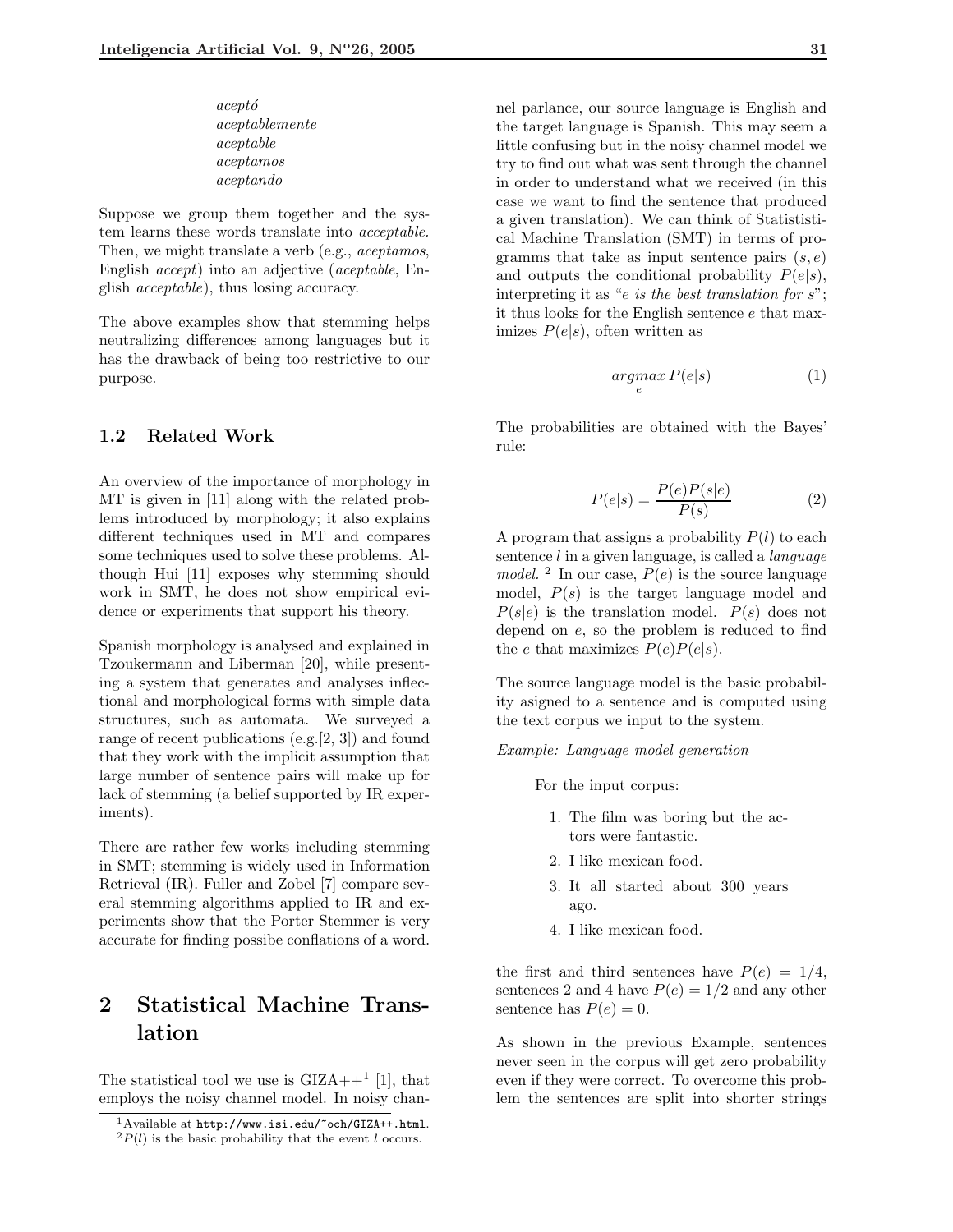called *n*-grams, that is, a *n* words string. Now, consider a sentence  $e$  composed by  $i$  words (i.e.,  $e = e_1...e_i$ ; the probability can be computed:

$$
P(e_1...e_j) = P(e_1) * P(e_2|e_1) * ... * P(e_j|e_1...e_{j-1})
$$
\n(3)

The right side of the equation is the conditional n-gram probability and is called a parameter automatically estimated by Brown et al. [4]. In the case that any  $P$  is zero (because the corpus has not shown exactly that sequence of words). smoothing is done. Smoothing tries to find out whether or not subsequences are likely; by doing this, smaller n-grams are computed and a nonzero factor is added, so that no string will have zero probability.

To obtain a language model we use the Carnegie Mellon Statistical Language Modeling Toolkit<sup>3</sup> [5]. Starting from a monolingual corpus, it generates a file contaning the corresponding language model.

When a word  $s$  produces a word  $e$ , they are said to be aligned; sometimes a word produces zero or more words, the number of English words produced by a Spanish word is called the Spanish word fertility. Word alignments are likely to have nearby positions in the source and target sentences (for example, words at the beginning align to words at the beginning, and so on), however some words may appear far from the word that produced it. That is, for instance, the case of adjectives and nouns: in Spanish adjectives are usually preceded by nouns but in English their order is inverted. This effect is called distortion.

The estimation of the translation model is done using different algorithms or models (IBM-1 to IBM-5) [4]. These models differ, for example, in the way they treat alignments: Model 1 assigns equal probabilities to all possible alignments, that means a Spanish word can produce an English word at any position. Model 2 is modified to let the order of both the Spanish and English word affect the probability  $P(s|e)$ ; here two words are connected depending on the position they have and the length of the sentences they belong to. In Model 3 words only connect to at most another word and this connection has the same contrains as in Model 2. Model 4 improves the distortion probabilties, thus allowing better Subject-Verb relations. Model 5 is a refinement of Model 4, being this model the most efficient, in the sense that it does not lose probability on strings that are of no interest; in contrast Models 3 and 4 are not efficient.

 $GIZA++$  is based on  $GIZA[1]$ , the SMT toolkit developed during the summer workshop in 1999 at Johns-Hopkins University. GIZA++ extends the GIZA toolkit by implementing IBM Models 4- 5 and improving some features like smoothing for fertility, among others. Och [15, 14] describes and compare the alignment models implemented in  $\text{GIZA}_{++}$ .

The main tables  $\text{GIZA++}\,$  generates are:

- Translation: con-tains the dis-tri-bu-tion for  $P(s|e)$ .
- Fertility: contains a list of numbers per source token, indicating the probability of having fertiliy zero, one, etc. up to the maximum defined in the program.
- Alignment: contains the probability of moving a source word to given position; it also has the length of the source and target sentences.
- Distortion: contains the distortion probabilities for each token.
- P0: the probability of not inserting NULL tokens.

So far we have presented, a minimal overview of the process of obtaining the probabilities  $P(e|s)$ from a set of sentence pairs  $(e, s)$ ; this process is called training. The final stage to determine the translation of a string, is the search of the sentence that maximices Equation 1, called decoding. There are many implementations of decoding algorithms but some of these tools are not freely available, as is the case of the original decoder implemented by IBM. We decided to use the ISI ReWrite Decoder<sup>4</sup> [10] not only because of its availability, but also because it can be run as server making the decoding process lighter.

## 3 Our Technique

In ad-di-tion to an aligned bi-lin-gual corpus, we need a vo-ca-bu-la-ry file to per-

 $3A$ vailable at http://mi.eng.cam.ac.uk/~prc14/toolkit.html.

<sup>4</sup>Available at http://www.isi.edu/licensed-sw/rewrite-decoder/.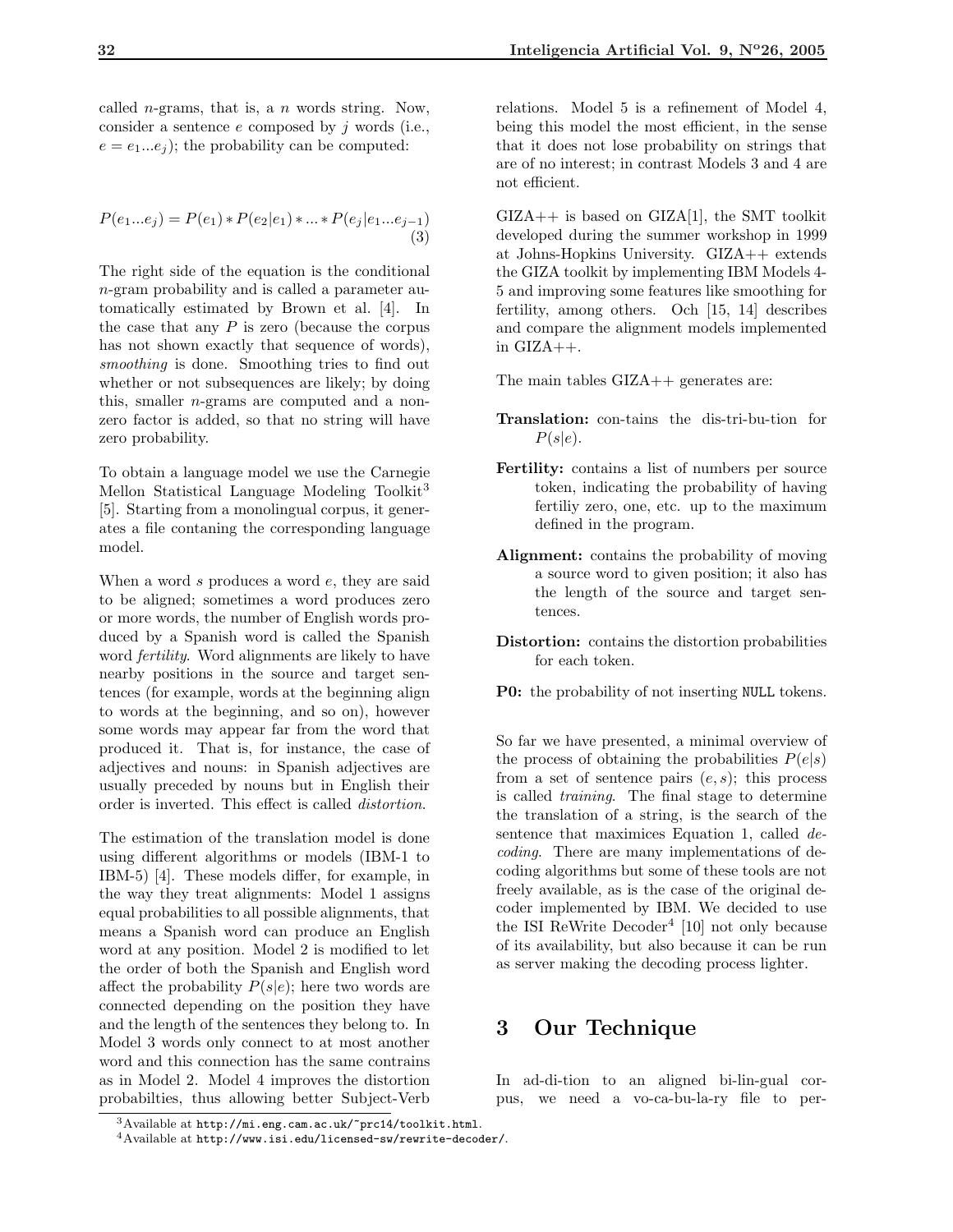form the training. GIZA++ requires a voca-bu-la-ry file with the fol-lo-wing format: Unique Id String No. occurrences

Example: Vocabulary file sample

| Unique Id String |               | No. occurrences |
|------------------|---------------|-----------------|
| 597              | primero       | 248             |
| 598              | propio        | 248             |
| 599              | estructurales | 248             |

The translation table generted by GIZA++ has the following format:

$$
\mathtt{s\_id} \quad \mathtt{t\_id} \quad P(\mathtt{t\_id}|\mathtt{s\_id})
$$

where **s** id is the unique id assigned to source words,  $t$  id is the unique id of the target word and  $P$  is the probability of translating  $s$  id as t id. These ids correspond to the vocabulary file used to train the model.

Example: Translation table sample

| s_id              | t_id            |        |
|-------------------|-----------------|--------|
| $1284$ (amplia)   | $1166$ (broad)  | 0.1677 |
| $4759$ (ampliada) | 4859 (enlarged) | 0.3619 |
| 9349 (amplitud)   | 3556 (breadth)  | 0.4988 |
| $2758$ (anciana)  | 17047 (senior)  | 0.0355 |

This table do not store the strings learned but a unique identifier; the words in parenthesis are extracted from the vocabulary file.

The first step we propose (Step 1), is to use a stemmer over the translation table. The candidate algorithm is an adaptation for Spanish of the Porter stemmer<sup>5</sup> [19]. One stem produces a family of words that may include different grammatical entities. If we map a whole family into the same token, we might lose important evidence. Therefore, we decided to cluster family words during the stemming process (proposed as Step 2).

The stemming algorithm has three main procedures to remove suffixes:

Delete attached pronoun: pronouns can be removed when attached to verbs because they are implicitly mentioned. Some pronouns are me, te, se, le, la.

- this step we decided to form three categories: nouns ( $loqía, loqías, encia, encias$ ), adverbs (mente, amente) and other suffixes.
- Verb suffix removal: because of the complexity of verbs conjugation in Spanish there are many suffixes that can be removed; we distinguish three categories depending on the suffix: past (for example *aba, ia, ido*), continuous (iendo, ando) and other verbs (examples are *iera*, *iese*, *ar*, *er*, *ir*).

After that, we have a normalizer specific to a corpus and a translation model. The normalization table should have the following format:

| acortar       | TOKEN11 |
|---------------|---------|
| acorten       | TOKEN11 |
| acortándolo   | TOKEN12 |
| acortada      | TOKEN13 |
| acortado      | TOKEN13 |
| acertadamente | TOKEN15 |
| acertar       | TOKEN16 |
| acertemos     | TOKEN17 |
| acertada      | TOKEN17 |

Finally, the source language corpus should be normalized according to the results previously obtained (we propose this as Step 3); these steps must preserve corpus alignment in order to retrain GIZA++ with the new corpus.

The process described in this Section makes Spanish a little more like English, by means of treating many words as English does. Another reason to expect it to work, is that we are reducing the number of parameters, a situation similar to having less noise in our channel.

Figure 1 shows an example normalized sentence (the original sentence was "creo que precisamente suecia , un ejemplo de transparencia en el marco de su actual presidencia, sería la llamada para dar aqu´ı un paso hacia delante ; debe quedar claro que este debate es muy importante para el ciudadano europeo"). The words between curly brackets are replaced by the same token during the normalization process.

Delete standard suffix: there are many suffixes that identify different grammatical entities. For example, mente stands, in most cases, for adverbs and *logía* for nouns. In

<sup>5</sup>Available at http://www.tartarus.org/~martin/PorterStemmer/.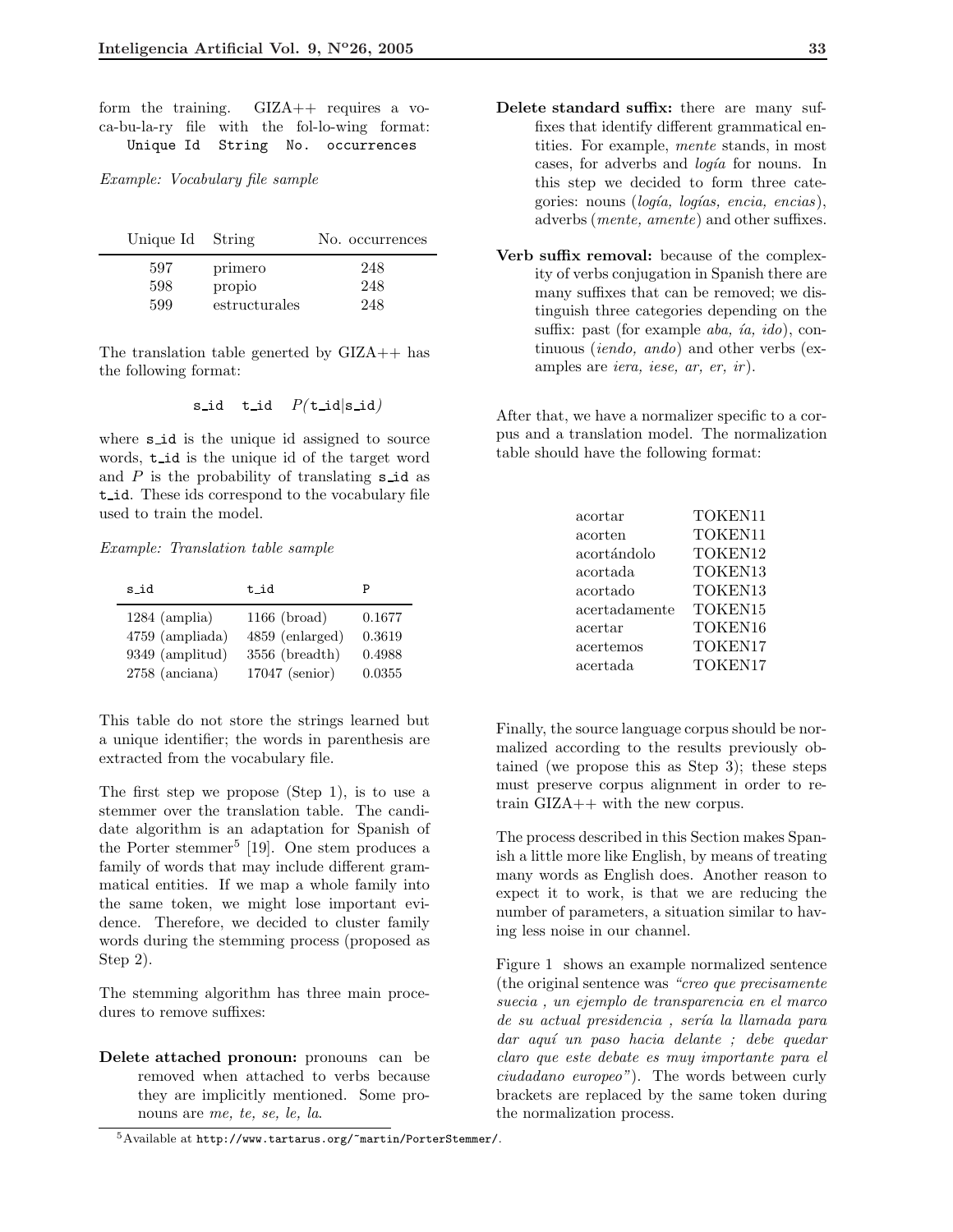## 4 Experiments

We performed experiments to find out wether the proposed technique improves translation or not. The system was trained twice: the first time with the original bilingual corpus and the second time, the Spanish part was normalized according to the previous Section. These two systems translated 120 test sentences and we evaluated the output with BLEU and NIST methods.

We used a subset of the Europarl corpus as training set consisting of 64,281 sentences. Europarl is a multilingual corpus containing the Proceedings of the European Parliament in the 11 official languages. Koehn built Europarl as described in [12] and it has been used afterwards in numerous works. For the evaluation process we selected 104 sentences from a test set built by Koehn (not contained in the training set).

We applied the improvement as follows:

- Align a parallel corpus: The data from Europarl was aligned at the sentence level using align [8], a program for aligning sentences at the paragraph and sentence level. Align is based on the fact that parallel translations of text do not differ much in length.
- Normalize the corpus: the stemming algorithm was implemented maintaining the modifications detailed in Sec. 3. We trained GIZA++ to obtain the translation table corresponding to the aligned corpus. After that, we applied the normalization algorithm to the table. To prepare the corpus to re-train we used a script that replaces words (from the translation table) with the corresponding tokens; the corpus structure remains unaltered.
- Build a translation model: as explained in Sec. 2, a translation model is generated by training  $\text{GIZA++}$  with the new corpus (i.e. re-train  $\text{GIZA}_{++}$ ).
- Build a language model: we used the tables generated in the previous step to build a language model using CMU-Cambridge toolkit.
- Translate test sentences: in order to translate text, the test corpus must be consistent with the data used to train the system.

Therefore, we first normalized the test set and then used the ISI ReWrite decoder.

### 4.1 BLEU metric

Evaluating a MT system is very important to measure the impact of the system and also to find out wether the ideas involved are effective or not. There are many ways to achieve evaluations but it is preferably to have human judges evaluate the translations. Unfortunately, this is a time consuming task and the work done is not reusable. Papineni [17] propose a method (Bilingual Evaluation Understudy) to automatically evaluate translations, making this process quicker and with no human labor costs.

BLEU is based on *Word Error Rate* (WER) metric used in speech recognition but apropriately modified to deal with multiple references. BLEU uses WER to measure closeness to human translations and human references as ideal translations. The main idea behind BLEU is to assign higher scores to translations more likely to the human translations (scores range from 0 to 1); this algorithm uses a weighted average of  $n$ −grams matches against the given references (the more n−gram match the reference, the higher the score would be) and it penalises translations whose lengths differ significantly from the references given.

This method correlates with human evaluations and is language-independient, which makes it reusable and accurate. Papineni et al. gives enough details of the method, so it can be easily implemented.

#### 4.2 NIST metric

Based on BLEU, NIST designed its own evaluation method and implemented it as a freely available toolkit.<sup>6</sup> The major difference between NIST and BLEU is the formula used to compute the n−gram matches: BLEU uses a geometric average of n−gram counts and NIST uses an arithmetic average. This formula also modifies the brevity penalty to minimize the influence of small variations in lenghts over the final score.

A comparison between NIST and BLEU scores [6], showed that NIST score improves significantly

<sup>6</sup>Available at http://www.nist.gov/speech/tests/mt/mt2001/resource/.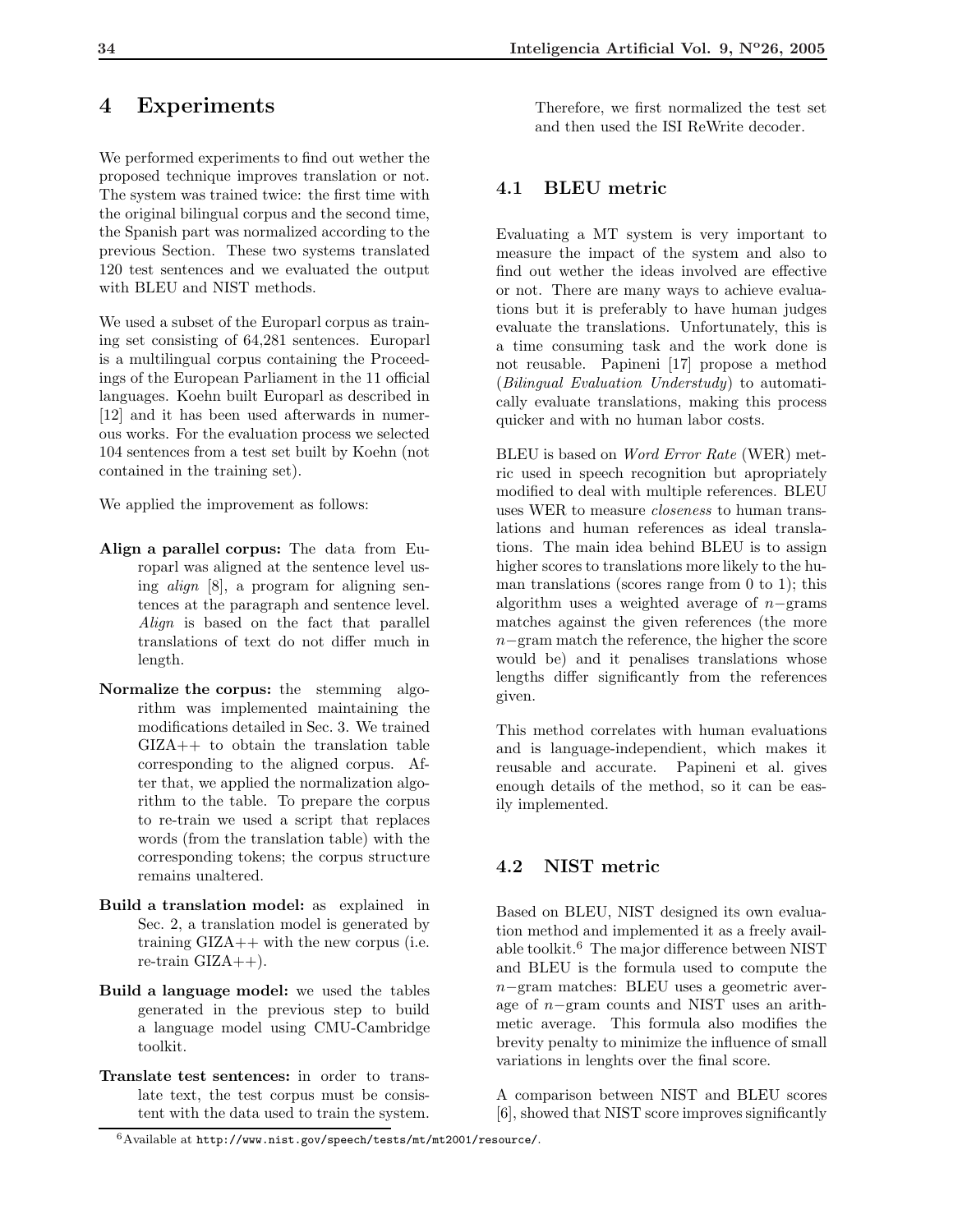in score stability and reliability. It also showed that NIST score correlates better than BLEU for human judges.

#### 4.3 Results

At this point, we had two translations of the same test corpus (one with normalized corpus (1) and the other without the normalization (2)). We evaluated these two translations using two references. Table 1 summarizes the overall scores and Table 2 shows  $n-$ gram precision.<sup>7</sup>

| System 1 |                                        |
|----------|----------------------------------------|
| 0.2812   |                                        |
|          | System 2<br>0.2699<br>5.9045<br>6.0452 |

Table 1. BLEU and NIST scores for translation 1 and 2.

|                      | $1 - \text{gram}$ | $2 - \text{gram}$ | $3 - \text{gram}$ |
|----------------------|-------------------|-------------------|-------------------|
| <b>BLEU</b> System 1 | 0.6558            | 0.2783            | 0.1420            |
| <b>BLEU</b> System 2 | 0.6431            | 0.2663            | 0.1297            |
| NIST System 1        | 5.1282            | 0.8116            | 0.0915            |
| NIST System 2        | 5.0364            | 0.7717            | 0.0800            |

#### Table 2. N−gram precision score.

Koehn [18] states that the difference (in BLEU scores) between the two systems, should be at least  $2 - 3\%$  to rule out an improvement due to chance. Although this difference in our case, is about 1% there is an improvement in System 1; as shonw by our qualitative evalutation.

We also made a qualitative evaluation of twenty sentences out the fifty used for the quantitative evaluation; to avoid benefiting any of the MT systems, the sentences were randomly chosen. We count with three native speakers, who contributed to our work. The judges received the following instructions:

> You have here a Spanish sentence  $(E)$ , a reference translation (M) and two automatically translated English sentences, that come (in random order) from our two systems (TA,TB). We ask you to choose which one is better or say if both are equally good.

Table 3 shows the results obtained for System 1 and System 2. To summarize results we counted the votes each sentence received, assesing a better performance of the system to which we applied the normalization technique. The differences are significant according to a three-column  $\chi^2$ -square test. The human judges mentioned most of the times the differences were at the verb, with the wrong (baseline) translation having a completely outrageous verb form. We believe the reason behind this behavior of the baseline system lies in the fact that very few training cases are available for each inflected verb form, strongly misleading the statistical system into picking surrounding words as the real translation.

| Sent. $#$      | Sys.<br>$\overline{1}$                | $\overline{2}$<br>Sys.                | <b>Both</b>      |
|----------------|---------------------------------------|---------------------------------------|------------------|
| $\mathbf 1$    | $\overline{3}$                        | $\boldsymbol{0}$                      | $\overline{0}$   |
| $\frac{2}{3}$  | $\begin{array}{c} 0 \\ 2 \end{array}$ | $\overline{2}$                        | $\mathbf{1}$     |
|                |                                       | $\overline{0}$                        | $\mathbf 1$      |
| $\overline{4}$ | $\overline{2}$                        | $\overline{0}$                        | $\mathbf{1}$     |
| $\overline{5}$ | $\overline{0}$                        | $\overline{2}$                        | $\mathbf{1}$     |
| $\overline{6}$ | $\mathbf{1}$                          | $\mathbf{1}$                          | $\mathbf{1}$     |
| $\overline{7}$ | $\overline{0}$                        | $\mathbf{1}$                          | $\overline{2}$   |
| 8              | 3                                     | $\overline{0}$                        | $\overline{0}$   |
| 9              | $\overline{0}$                        | 3                                     | $\overline{0}$   |
| 10             | $\mathbf{1}$                          | $\mathbf{1}$                          | $\mathbf{1}$     |
| 11             | $\overline{2}$                        | $\overline{0}$                        | $\mathbf{1}$     |
| 12             | $\mathbf{1}$                          | $\overline{0}$                        | $\overline{2}$   |
| 13             | $\overline{2}$                        | $\mathbf{1}$                          | $\overline{0}$   |
| 14             | $\overline{0}$                        | $\overline{2}$                        | $\mathbf{1}$     |
| 15             | $\overline{0}$                        | $\begin{array}{c} 2 \\ 0 \end{array}$ | $\mathbf{1}$     |
| 16             | $\overline{2}$                        |                                       | $\mathbf{1}$     |
| 17             | 3                                     | $\overline{0}$                        | $\boldsymbol{0}$ |
| 18             | 3                                     | $\overline{0}$                        | $\overline{0}$   |
| 19             | $\overline{2}$                        | $\overline{0}$                        | $\mathbf{1}$     |
| <b>20</b>      | $\overline{2}$                        | $\overline{0}$                        | $\mathbf{1}$     |
| Total          | 29                                    | $\overline{17}$                       | 14               |

Table 3. Qualitative evaluation results.

## 5 Conclusion

This work focuses on the unresolved problem of obtaining automatic translations with human quality. We made a small scale experiment that turned out to work fine but has some drawbacks. First, the normalization we applied should be refined or combined with other techniques, because

<sup>7</sup>This is additional information about the scores obtained; they are not correlated with the scores in Table 3.